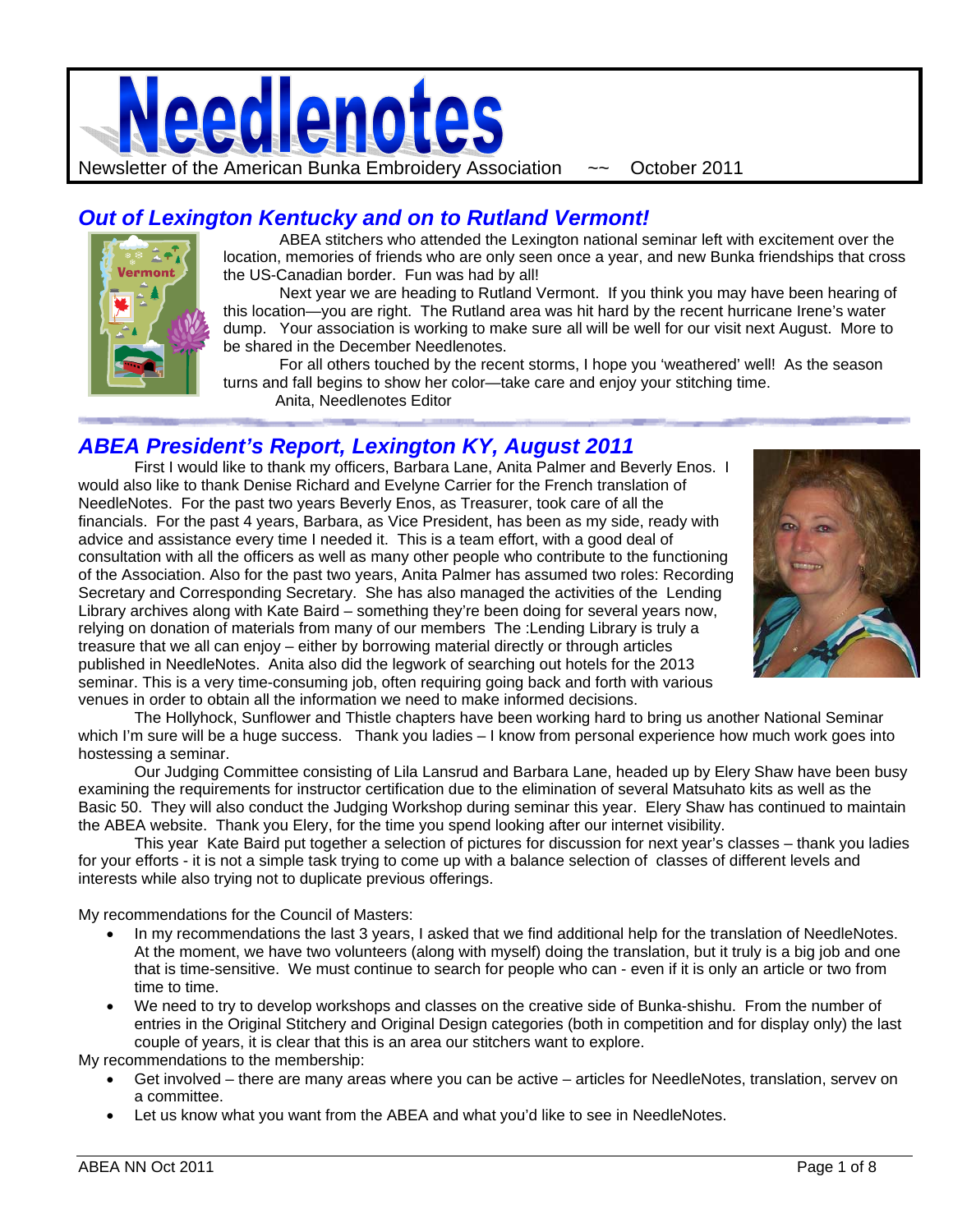Receive NeedleNotes by e-mail. It is better for the environment, quicker, less expensive to produce, and you will receive an exclusive article pulled from the Lending Library archives.

It is YOUR association and we need your input in order for it to continue to flourish and be of value. It has been a privilege to serve as your President the last 4 years and I wish the very best to my successor.

Respectfully submitted, Sharon Normandeau - ABEA President

# *Fun in Lexington Kentucky!*



**Shaker and Stallion Tour**







**Social Buffet**





**Social Discussions**





**Class Experiences**

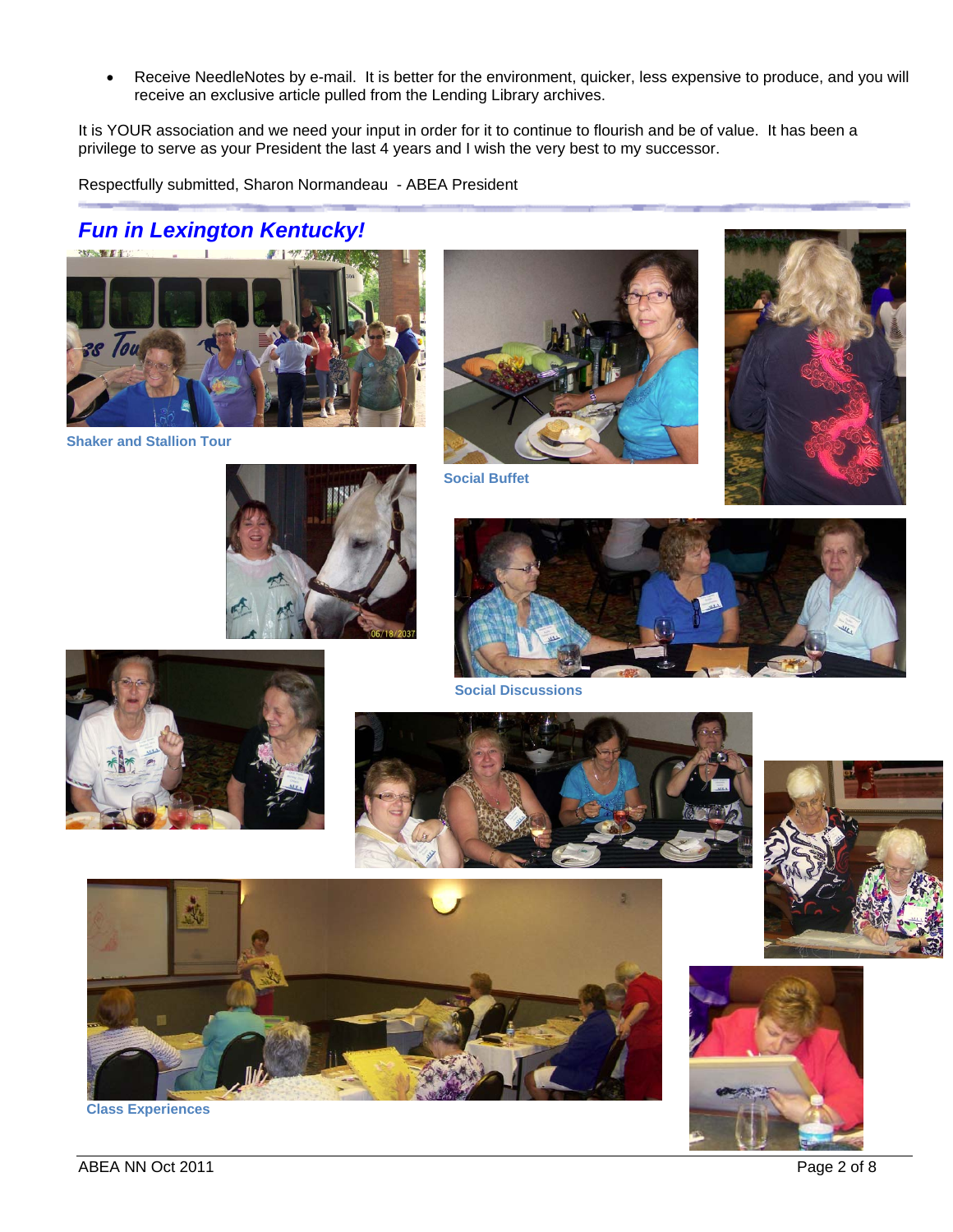## *NeedleNotes Email Extra*

This month's email extra is information on three size 1 Matsuhato kits that are discontinued.



Each could be a possible holiday gift that could be quickly completed with left over threads! Enjoy…

*M117 Ny* - This fairy-like picture is a collection of beautiful colors using simple flat stitching, blending, with accents of lame thread.

*M129 Pegasus* - This fun to stitch picture uses a series of small and longer

stitches using the bunka needle along with a sewing needle with a defined color sequence to create a woven appearance.

*M1206 See, Hear, Speak No Evil* - Humorous version of this classic image with monkeys wearing beautiful kimonos.

Email extra includes color picture, thread chart, line drawing and numbered line drawing for each of the above kits.





## *2011 Lexington Competition Results*

Competition results from the recent ABEA National Seminar in Lexington Kentucky follow. Juding team for the event included Lead Master Judge Elery Shaw, Mastern Judges Anne Myers and Barbara Lane, National Judge Anita Palmer and Teller Mary Jane Frank. Although it was a small show, the stitching was excellent as demonstrated by the number of Blue ribbons awarded. This was the first national seminar to use the new Kit judging form that causes the judges to focus on the overall product quality instead of specific stitching problem areas. At the conclusion of the judging, Anita Palmer had qualified to be named a Master Judge.

| <b>Show Awards</b>        | <b>Stitcher</b>                                    |
|---------------------------|----------------------------------------------------|
| Amateur Best in Show      | Catherine Dean with the Matsuhato 245 Horses Heads |
| Professional Best in Show | Lila Landsrud with her Original Stitchery          |
| Popular Choice            | Rachel Cavanaugh with her Original Stitchery       |
|                           |                                                    |



**Catherine Dean** Lila Landsrud Rachel Cavanaugh

| <b>Category</b>           | <b>Ribbon</b> | <b>Stitcher</b>                |  |
|---------------------------|---------------|--------------------------------|--|
| <b>Beginner</b>           |               |                                |  |
| Numbered                  | <b>Blue</b>   | <b>Brenda Summey</b>           |  |
| <b>Intermediate</b>       |               |                                |  |
| Numbered                  | <b>Blue</b>   | Mary Jane Frank                |  |
| Matsuhato                 | <b>Blue</b>   | Catherine Dean, Melinda Palmer |  |
| <b>Advanced</b>           |               |                                |  |
| Matsuhato                 | <b>Blue</b>   | Francoise Lemieux, Rita Lupien |  |
|                           | White         | Judy Capone, Ruth Morin        |  |
| <b>Original Stitchery</b> | Red           | Darlene Shellene               |  |
| <b>Senior</b>             |               |                                |  |
| <b>Original Stichery</b>  | <b>Blue</b>   | Rachel Cavanaugh               |  |
| <b>Professional</b>       |               |                                |  |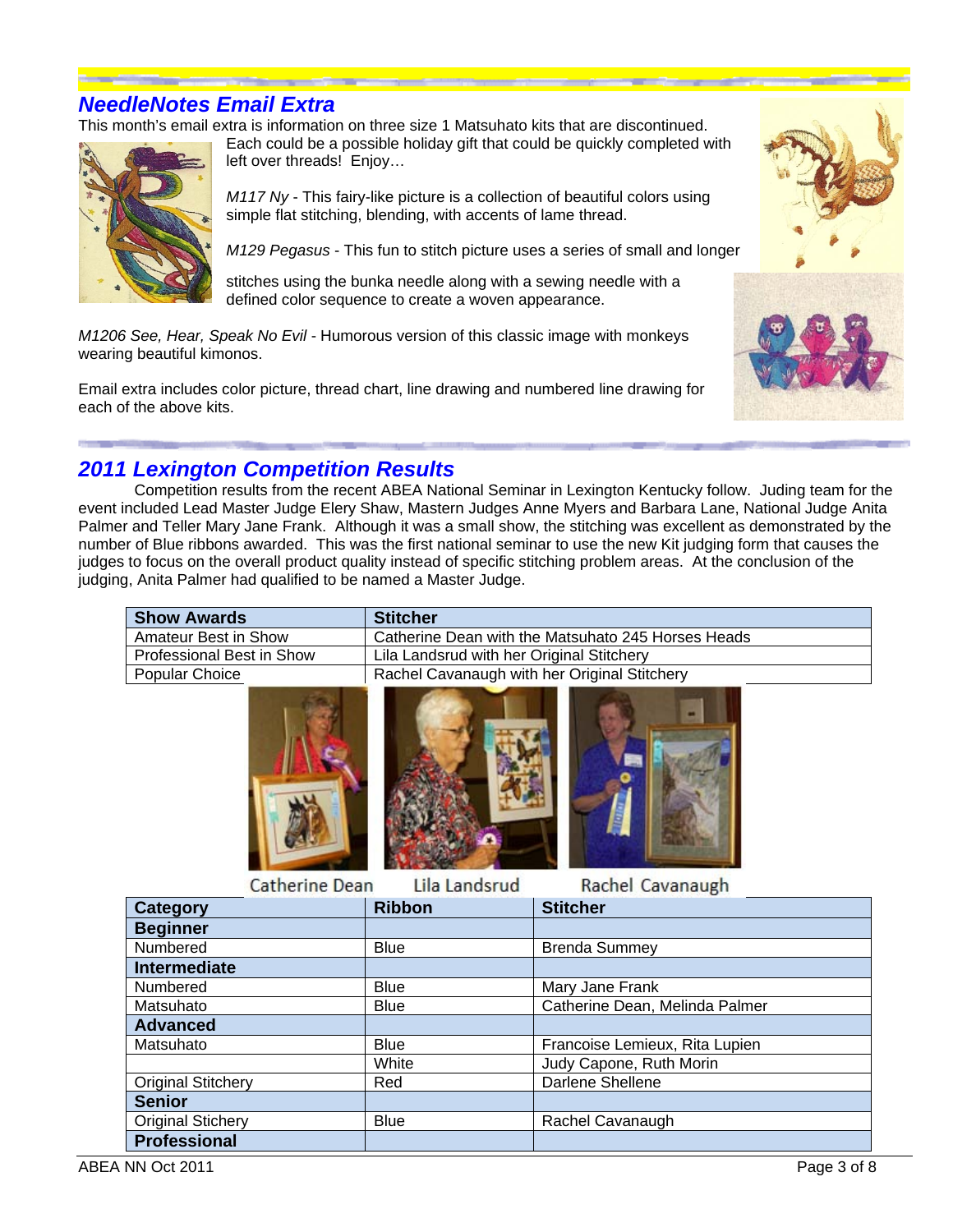| Numbered                  | Blue        | Mary Ann Sewell               |
|---------------------------|-------------|-------------------------------|
| Matsuhato                 | <b>Blue</b> | Diane Bergeron, Sylvie Lauzon |
|                           | Red         | Evelyn Brown, Sandy Kelley    |
| <b>Original Stitchery</b> | <b>Blue</b> | Lila Lansrud, Mary Ann Sewell |
|                           | Red         | Elaine Brousseau              |
| Original Design           | Red         | Beverly Enos                  |

# *First Ever ABEA Sales Table Results*

It is safe to say that this first ever ABEA sponsored Stitcher Sales Table event was a SUCCESS! No matter how you review it

- Nearly \$10,000 value of items available (lots of deals, discontinued kits, kits not seen for a long long time at an ABEA national seminar).
- Over 400 items displayed ranging from needles, kits, work frames, fabric, thread, etc.
- 11 attending stitchers able to offer their Bunka stash to others and convert to cash—nearly \$2500 went home with those ladies!
- ABEA raised nearly \$350

• Close out process balanced to the dollar and the inventory item—thank you everybody for making this such a positive event.

A large thank you needs to go to Fern Burdette and Ted Brown who manned the table throughout the seminar. For the grand opening, they were joined by Melinda Palmer who also was the resource who did the pre-registration checkin of all the sales table merchandise.

Although this offering was a special event as there was not a volunteering vendor for the Lexington seminar—the association will consider this option again in the future when no vendor is available.



| ABEA ZUIT Financial Report<br>"denotes change from report presented at<br>seminar by Treasurer due to post-seminar |           |             |  |
|--------------------------------------------------------------------------------------------------------------------|-----------|-------------|--|
| expenses.<br>Income                                                                                                |           |             |  |
| Certification                                                                                                      | 50.00     |             |  |
| Dues                                                                                                               | 5023.00   |             |  |
| Lending Library                                                                                                    | 80.00     |             |  |
| Seminar                                                                                                            | 6925.00   |             |  |
| Donation                                                                                                           | 100.00    |             |  |
| <b>Overpaid Dues</b>                                                                                               | 6.00      |             |  |
| <b>Bank Credit</b>                                                                                                 | 6.38      |             |  |
| Lotus Kits                                                                                                         | 810.00    |             |  |
|                                                                                                                    |           | \$13,000.38 |  |
|                                                                                                                    |           |             |  |
| <b>Expenses</b><br>Awards                                                                                          | 82.94     |             |  |
|                                                                                                                    |           |             |  |
| <b>Exchange Rate</b>                                                                                               | 82.94     |             |  |
| Seminar 2010                                                                                                       | 2525.00   |             |  |
| Seminar 2011                                                                                                       | 3418.15 * |             |  |
| <b>Hostess Chapter</b>                                                                                             | $325.50*$ |             |  |
| Tour-Lexington                                                                                                     | 2320.00   |             |  |
| <b>Tour-Boston</b>                                                                                                 | 523.44    |             |  |
| Refund                                                                                                             | 780.00 *  |             |  |
| <b>Needlenotes</b>                                                                                                 | 1230.33   |             |  |
| Shipping/Postage                                                                                                   | 69.91     |             |  |
| Seminar Hotel - Vermont                                                                                            | 500.00    |             |  |
|                                                                                                                    |           | \$11,858.21 |  |
| Profit                                                                                                             |           | \$1,142.1   |  |
| $^{\circ}$ denosit for 2013 hotel heing negotiated currently.                                                      |           |             |  |

2012 in Rutland Vermont, Purple Dragon Arts will be the seminar vendor!



#### *Certifications*

At the banquet in Lexington the following ABEA members were presented with certificates for completing requirements:

| Master                 | Kate Baird and Anita Palmer |
|------------------------|-----------------------------|
| <b>Silver Designer</b> | Elery Shaw                  |
| Certified Instructor   | Ruth Moran and Don Cziewski |
| Master Judge           | Anita Palmer                |
| Certified Judge        | Nancy Vicari                |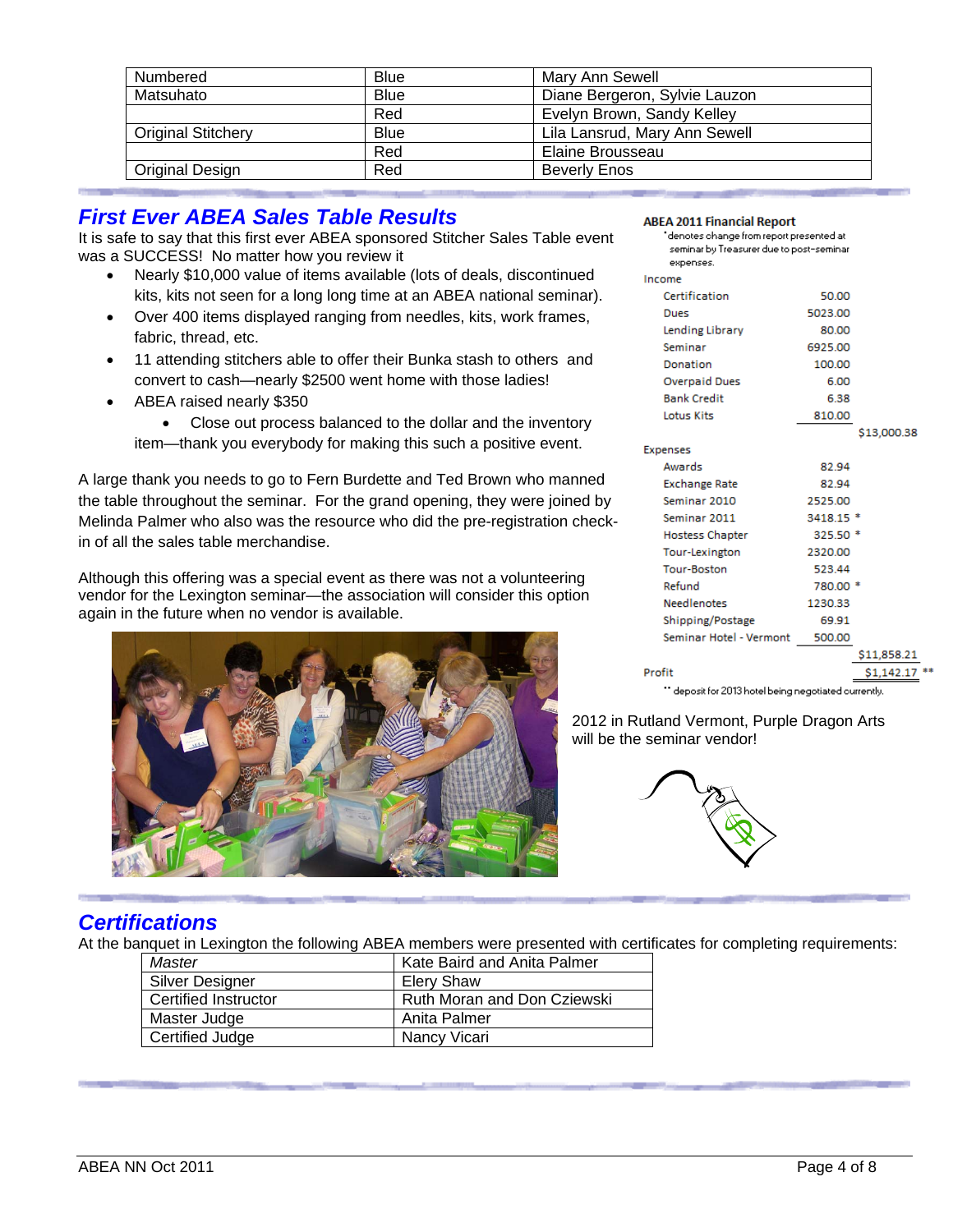#### *Misc Bunka News*

Iris Chapter charter member Katherine Woodruff is at 100 years of age is still interested in Bunka. However her eyesight is failing, so she is unable to enjoy the NeedleNotes. Sally Zdbel spoke with her recently and other than her eyesight she is doing well. She has been living with her daughter for the past several years. She has asked us to utilize her membership dues for some other purpose, so Iris chapter will not be renewing her ABEA dues. ABEA will be sorry to loose Katherine as a member but we know that her stitching heart will always be with Bunka! (submitted by Lila Lansrud, Iris Chapter President)

## *Looking for M2852 on Blue Fabric*

Brenda Brown of the Florida Hibiscus chapter is looking for Matsuhato kit #2852 on the BLUE fabric. It seems that the new one is on silver which is not what I want. If anyone has this kit and is willing to sell it, please contact Brenda at email: brenda1457@aol.com or call 813-286-9686.



## *ABEA Certification Application Form Updates*

At the 2011 Annual Seminar changes to application forms were recommended by the Judging Committee and adopted by the Annual General Membership. Some changes were necessary because of the availability of Matsuhato kits, other changes were necessary to make the application and judging process easier. As always this is an on going challenge for the ABEA and it is something that has to be constantly revisited. It is always helpful to have input regarding these topics, so please send any suggestions to the officers to help us understand your thoughts about these forms.

Changes explained:

- All the forms now show which kits are discontinued by Matsuhato. An asterisk next to the kit number on the form indicates this. This does not mean we will not accept the kit stitched. If you have the kit or can get a discontinued kit we are happy to accept the kit as part of that application. We are just indicating that we know these kits are now difficult to get.
- For the Stitching Master Application we added 4 more choices, and allow any Size 15 or LARGER Matsuhato kit to be entered as part of this category.
- The Silver and Gold Designer forms have changed to help with the process for the Judges behind the scenes. Up until now we have only had a few people going through this track and the Judges/Officers have been keeping records. You must be responsible for your own tracking and the forms and instructions have been updated to reflect what we want you to do. We removed the 3 year requirement as ACI from the Silver designer, but you should be an ACI when you submit the originals to be judged at seminar.
- The Gold Designer forms have also changed to help with process.
- One of the major points on the Silver and Gold Designer forms is that the Judges would encourage applicants to put brief notes with their originals to explain the intent of the design and it will also be possible for Judges to interview candidates about their originals. This is important as the ABEA's intent is to encourage and applaud all efforts in the design space, and sometimes a lack of understanding by the judges can be detrimental to the applicant.
- The largest changes have been made to the application form for Certified Instructor. For more than two years the Judging committee has been working to try to compensate for the lack of the Basic 50. We explored several different avenues and the form now reflects where we are in the process. This is going to be an area that may see more changes.
- Again, if you have a Basic 50, we would prefer to see you stitch it. It is an invaluable teaching tool for you in addition to the techniques you cover when you stitch it.
- Other than the Basic 50 we have changed the kit requirements. In some categories there are more choices. In some, M245 Horses, there is no choice. We feel there are elements in that particular kit you need to learn, from color planning, smooth blending, and particular stitch techniques that appear in no other kit. Remember you might have to teach this kit.
- We want you to do a Size 3 fluffy and we want you to sculpt the fluffy. Matsuhato has virtually discontinued all its fluffy kits, so we are allowing you to choose ANY Fluffy kit that has sculpting in to show this technique. If you wish to do a fluffy original in this category, as long as your judge/instructor agrees that it meets our requirements – go for it!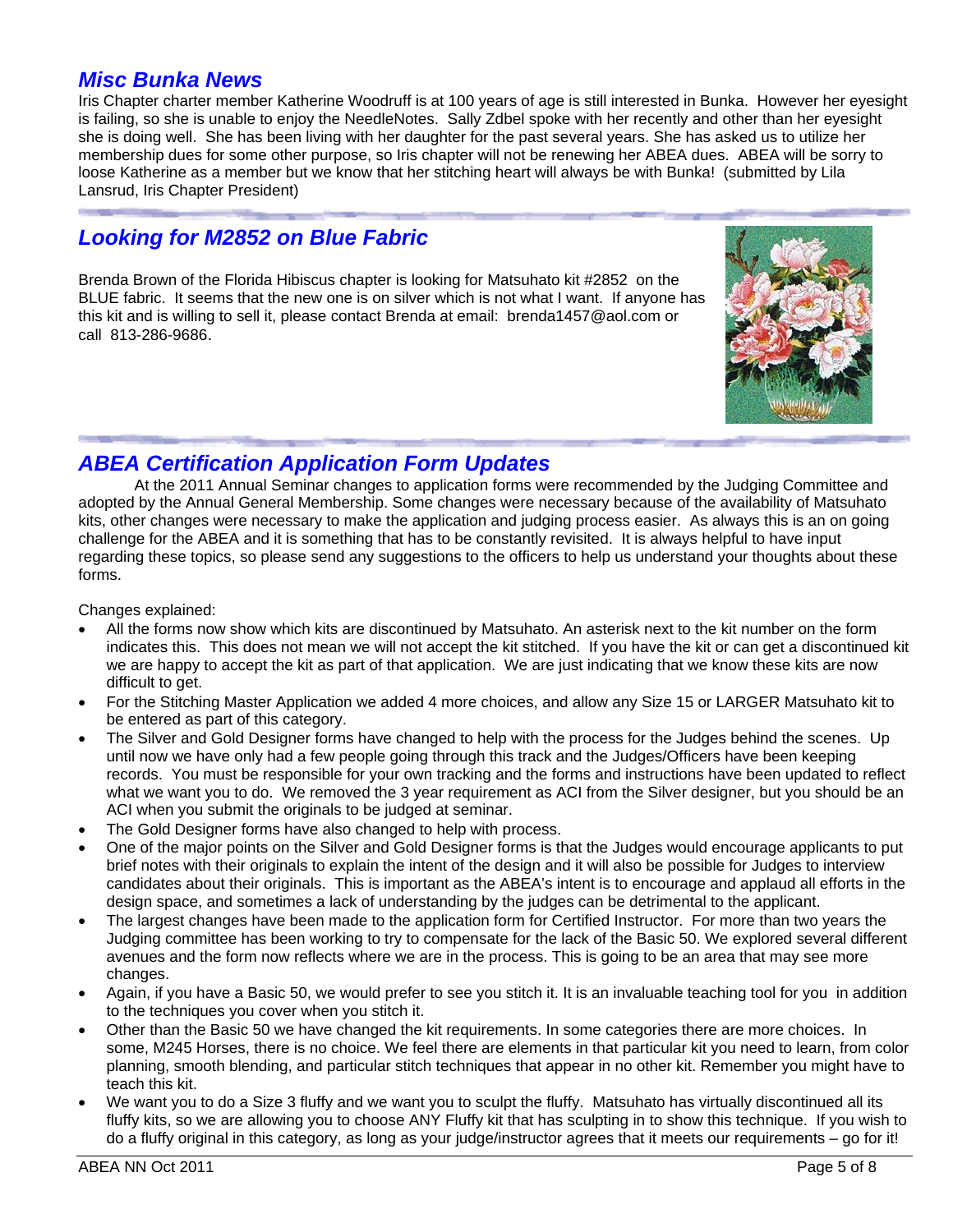- Attached to the CI Application Form there is a list of stitches that the ABEA feels all Certified Instructors should know how to stitch. As you complete the kits on the Application Form you and your Instructor/Judge can check off the stitches you have done. When you have completed all your pictures and compare them to the list you will see what stitches are left. At this point it is up to you and your instructor to sit down together and make sure you know the stitches that you haven't done.
- By doing this we feel we have replaced the BASIC 50 and you have a good foundation to continue the traditions of Japanese Bunka and maintain a high standard of stitching quality in your new students.

I hope you will find this helpful as you read the forms. They will be available at www.americanbunka.com as soon as possible. The new forms have the date of June 2011 in the bottom right corner.

# *The Art of Judging – Phraseology Assist to Judges*

Written by Loretta Kandies 1992

The Phraseology provided in the following chart is expressive, constructive, informative, descriptive and brief. Its value is to enable the judge to communicate her understanding of the Bunka Embroidery show exhibits appropriately and discreetly. The words and phrases she selects for her objective and constructive analysis are also of great value to the exhibitor – a potential judge.

When we look for words and phrases to describe what we see and feel, it is best to avoid exaggeration. Rather than choose the most expansive or derogatory terms we should select those that will most accurately picture the degree of correctness, artistry, and beauty of our observations. The good judge is always kind and constructive.

The following is divided into the categories used in Judging "Originals". Under each grouping are compiled lists of words and phrases that are thought provoking, effective and useful in describing the positive and the negative qualities of each picture being judged.

You will note that many of the same words and expressions may fit into more than one category, especially if the categories are closely related. Some of the categories are broken down into ways of describing emotional response and analytical technical appraisals. Hopefully, judges should enrich their power to express themselves orally and in writing.

- Herein is an expressive vocabulary that is constructive, informative and brief.
- Words and phrases are tabulated according to plus attributes and minus qualities
- Headings used Judging Criteria for Originals are the same here for easy reference
- Further breakdowns are given to describe:
	- o Emotional responses
	- o Analytical and technical appraisals

Constructive comments by respected Judges gives exhibitors encouragement particularly if no award is placed. Those few extra words clarify, acknowledge effort made and help to channel creative power so future attempts will receive credit.

In the next year's *Needlenotes*, additional material will be published from Loretta's original document. The first categories are Balance, Proportion/Scale, and Dominance/Contrast are are shown below:

|                                         | <b>Plus Qualities - Strength</b>                                                                                                                                                                                                                                                                                                                                                  | <b>Minus Qualities - Weakness</b>                                                                                                                                                                                                                                                                          |
|-----------------------------------------|-----------------------------------------------------------------------------------------------------------------------------------------------------------------------------------------------------------------------------------------------------------------------------------------------------------------------------------------------------------------------------------|------------------------------------------------------------------------------------------------------------------------------------------------------------------------------------------------------------------------------------------------------------------------------------------------------------|
| <b>Balance</b>                          | Interest achieved by creative placement, restful,<br>serene, graceful pleasing symmetry                                                                                                                                                                                                                                                                                           | Disturbing top heavy, bottom heavy, one<br>sided, too exact in distribution balance<br>destroyed by an overpowering pull to one<br>side or the other.                                                                                                                                                      |
| <b>Proportion and</b><br><b>Scale</b>   | Proportion: Graceful, relationship, interesting<br>proportions throughout, striking, dramatic effects<br>created through relationship.<br><b>Scale:</b> Composition properly related; satisfying<br>relationship between individual components.                                                                                                                                   | Top heavy, bottom heavy, disturbing<br>relationship.                                                                                                                                                                                                                                                       |
| <b>Dominance and</b><br><b>Contrast</b> | <b>Dominance:</b> Commanding, compelling, important<br>structural feature, strong center of interest, repetition<br>of similar elements creates emphasis.<br><b>Contrast:</b> Dominant qualities unified by slight<br>differences; focal area controlled but gently diffused.<br>Note: Lack of focal area or several areas of interest<br>are typically twentieth-century modern. | Lacks punch, over dominance or<br>overemphasis, no unifying element,<br>inadequate center of interest, competing<br>interests divide dominant, too many<br>dominate features destroy unity.<br>Unity destroyed by too much variety, too<br>many dominant features, too much<br>contrast; too concentrated. |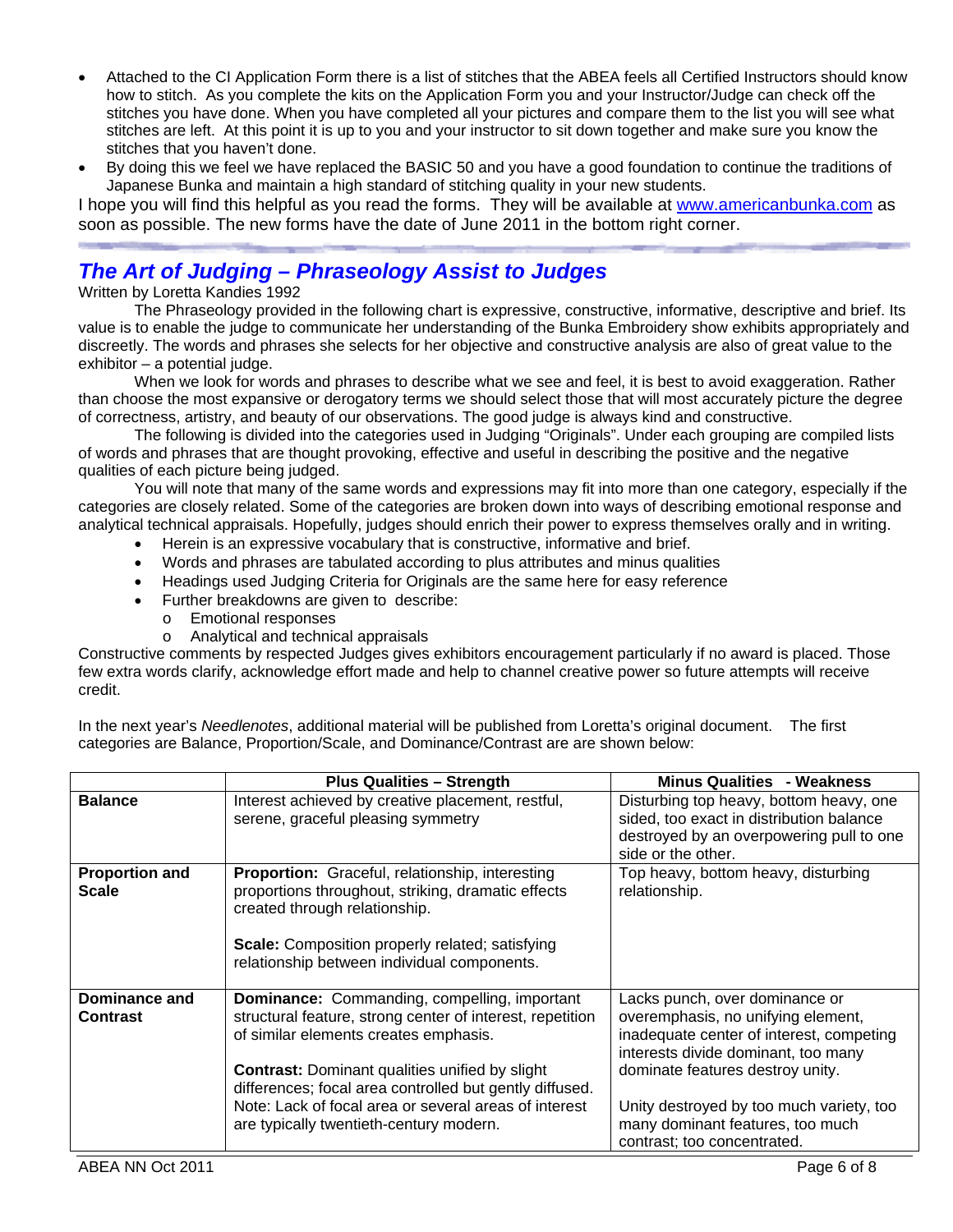

This material was written by ABEA's newest Sensi Loretta Kandies nearly 20 years ago. With Lexington a possible drive for Loretta's daughter Pat, Loretta was able to join us in Lexington. Her joy of life, love of Bunka, and desire to ensure that the ABEA continues for many more years was clearly communicated.

In Lexington ABEA took the moment to represent her Sensi certificate so that photos could be taken.

**Thank you Loretta from the whole of ABEA of your knowledge and gifts to the organization!** 

# *Your New ABEA Officers for 2011-12*

Beginning October 1, 2011 for the next 2 years the following were elected to be the ABEA officers: Kate Baird (M) – President Evelyn Brown (M) – Vice President Vicki May (CI) – Treasurer Anita Palmer (M) – Corresponding Secretary/Needlenotes Editor.

## *More Lexington Seminar Photos*



# *Mark your Calendars for Future ABEA Events*

| <b>Date</b>                                           | Location                                         | <b>Hotel Info</b>                                 | <b>Seminar Details</b>           | <b>Contact</b>                    |
|-------------------------------------------------------|--------------------------------------------------|---------------------------------------------------|----------------------------------|-----------------------------------|
| Feb 29-Mar 2, 2012<br>4 <sup>rd</sup> Annual Southern | <b>Holiday Inn Express</b><br>2620 International | Room Rate: \$79                                   | Class: M1460 Peonies in<br>Vase. | Evelyn Brown<br>msbunka@yahoo.com |
| <b>Regional Seminar</b>                               | Speedway Blvd. Daytona                           | plus tax.<br>Indicate that you are                | Registration \$135 includes      | 352-685-3909                      |
|                                                       | FL 32134-5950                                    | with ABEA.                                        | kit                              |                                   |
|                                                       | Phone: 386-258-6333                              | Hotel booking must                                | Deadline 20December              | Sandy Kelley                      |
|                                                       |                                                  | be completed by                                   | 2011                             | sandy4504@comcast.net             |
|                                                       |                                                  | 01February 2012                                   | Open Class \$60                  | 352-638-9107                      |
| April 27-28, 2012                                     | Crown Plaza Hotel                                | More info to be provided early 2012.              |                                  | <b>Beverly Enos</b>               |
| Azalea Seminar                                        | Boston North Shore                               |                                                   |                                  | purpledragonarts@verizon.net      |
|                                                       | 50 Ferncroft Road                                |                                                   |                                  | 978-352-6176                      |
|                                                       | Danvers, MA 01923                                |                                                   |                                  |                                   |
|                                                       | Phone: 978-777-2500                              |                                                   |                                  |                                   |
| Jul 31-Aug 4, 2012                                    | Rutland/Killington                               |                                                   |                                  |                                   |
| <b>ABEA National</b>                                  | Vermont                                          | More info to be provided in December Needlenotes. |                                  |                                   |
| Seminar                                               |                                                  |                                                   |                                  |                                   |